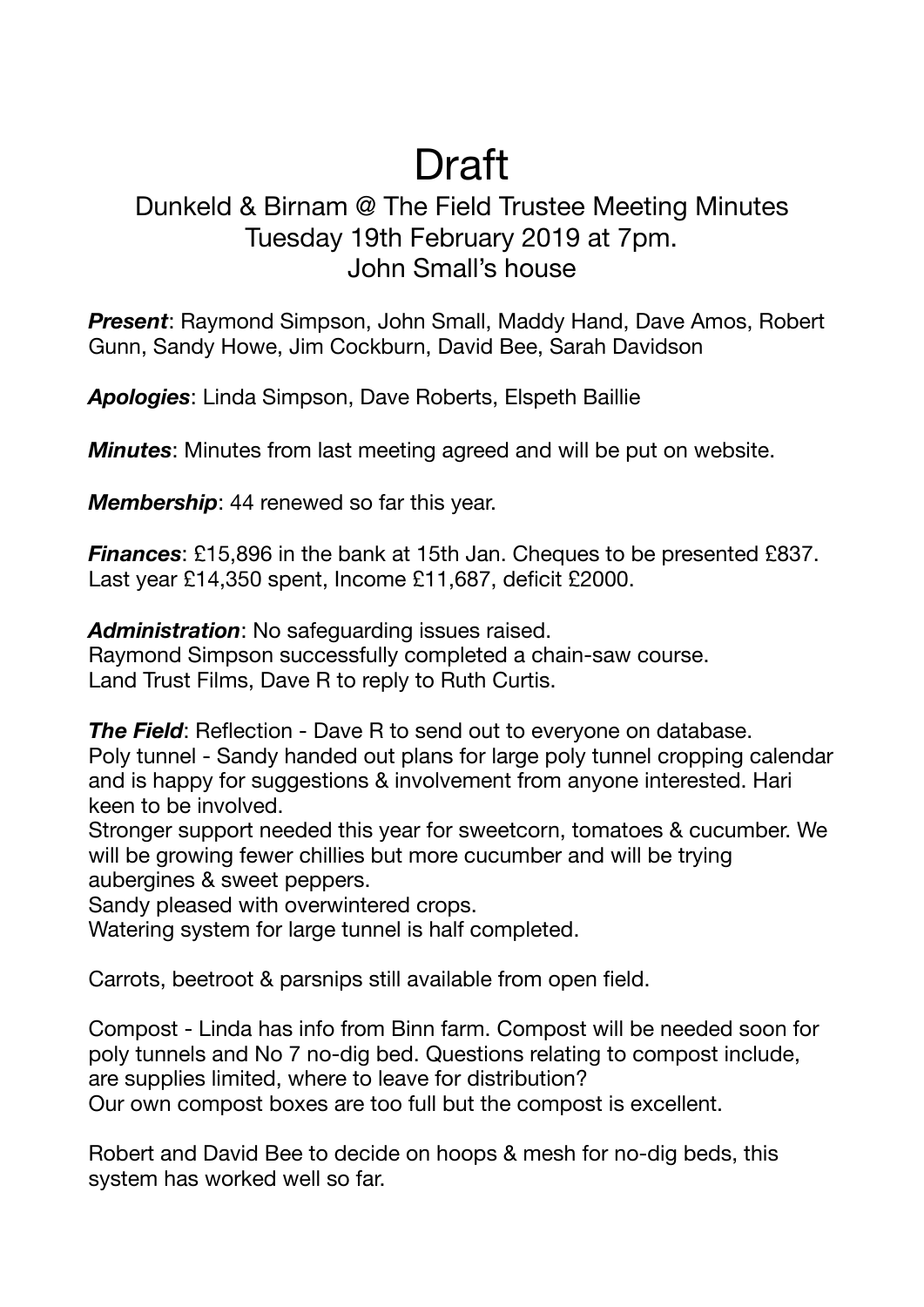Spring planning - dung spreading very good thanks to new barrows and volunteers.

Mark out no-dig beds, 3 rows of 3 beds, possibly. Do we need signs about not walking on or at least as little as practical? It should be possible to work 4ft beds without standing on.

Mulch - discussion on limiting plastic use and properties of various coverings and mulches. This will be ongoing as we trial various substances for sustainability, cost effectiveness, crop success and ease of use. Linda provided costs for fleece and polypropylene. Bio-mulch worked well on brassicas but was expensive.

Compostable cornstarch would be good but is thin and not so durable but may work for some crops. Polypropylene can last for several years if looked after, for example don't pull root balls through as breaks burnt edges. A 50yd roll could last for 4 years with careful treatment.

Should we buy 4 or 5yd wide polypropylene? Larger size needs less tucking in but is more difficult to handle, especially when windy.

Place visited in Inverness used a weed torch to make holes for leeks. This would take a long time for 1000s of leeks.

Raymond will order smallest quantity of 5m size and Robert will order heat gun and consult on heads needed. Robert suggested designing and commissioning our own hole maker from a blacksmith, this way we can get the hole size/spacing we require. Robert will consult Bankfoot blacksmith. It is possible to buy polypropylene pre-holed from Sweden but it is expensive. Will keep a look out for lower prices in future.

Herb garden - the rosemary was not good so will get a hardier variety. Could possibly grow some herbs in poly tunnel.

Val Wylie is keen to extend herb garden with some volunteers.

*Kitchen garden*: Sandy passed round plan and has started growing in his greenhouse will use large poly tunnel if required. Celeriac to be tried this year.

*Flowers*: Maddy has filled containers with compost and now needs sowing compost on top for seed sowing. New, level staging in small poly tunnel a great help. Bark paths to be laid on plot.

*Selling/Harvesting*: Compostable bags now available. Maddy found website for new stall boxes onto which we can print our own logo. crates4us

Banner for stall using picture from bags and a little writing. Name, organic, SCIO number.